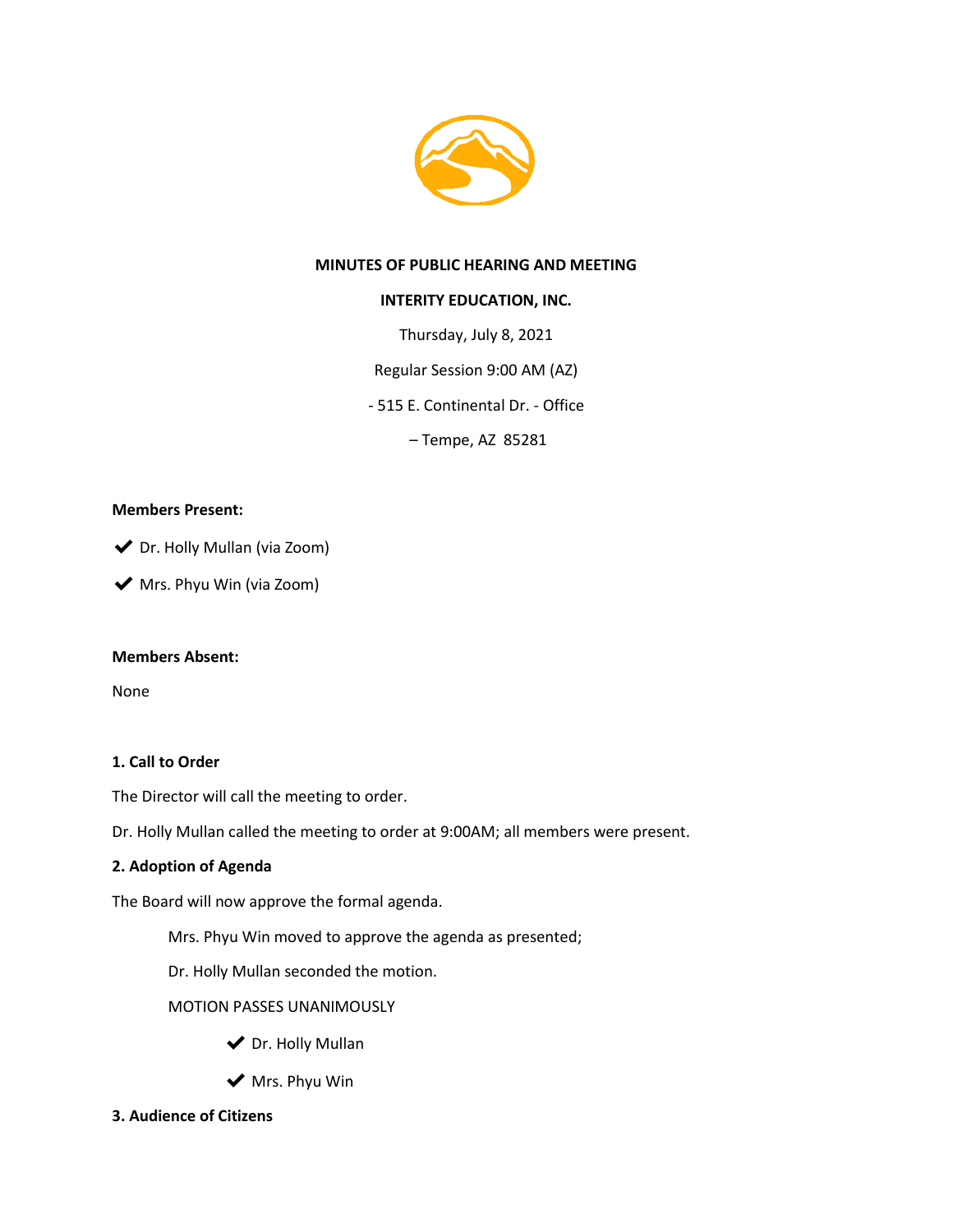At this time, the President of the Board will ask members of the audience if they would like to speak regarding any issue before the Board. No formal action may be taken on any issue unless the item appears on the Agenda. Members of the public wishing to comment on an agenda item may do so at the time the item appears on the agenda. Items not on the agenda may be addressed during the "Audience of Citizens". The Board may respond to criticism, ask that staff review a matter, or place an item on future agenda.

None.

### **4. Executive Session**

A.R.S. § 38-431.03 permits an executive session or closed meeting to be held for discussion and consideration of any of seven particular subjects. A majority of the members of the Governing Board must vote to convene an executive session during a public meeting held prior to the executive session. The general public is properly excluded from such a session. Only those individuals necessary to the conduct of such a meeting may be present. All matters discussed in an executive session must be kept confidential by those attending. No vote may be taken during an executive session. Any final action on an item discussed in an executive session must be taken during a public meeting. A.R.S. § 38-431.03.

The purposes for which an executive session discussion may be held are the following:

- A. Personnel matters involving a specific individual.
- B. Confidential records.
- C. Student discipline matters.
- D. Legal advice provided by the public body's attorney.
- E. Discussion of pending or contemplated litigation with the public body's attorney

F. Instruction of designated representatives concerning negotiations with employee organizations.

G. International and interstate negotiations and negotiations by a city or town with a tribal council.

H. Instruction of designated representatives concerning negotiations for the purchase of real property.

None

# **5 Discussion and Possible Approval of the SY 2021/2022 Adopted Budget**

Mrs. Phyu Win led the board through a detailed overview of the SY 2021/2022 adopted budget.

Mrs. Phyu Win moved to approve the SY 2021/2022 adopted budget.

Dr. Holly Mullan seconded the motion.

MOTION PASSES UNANIMOUSLY

◆ Dr. Holly Mullan